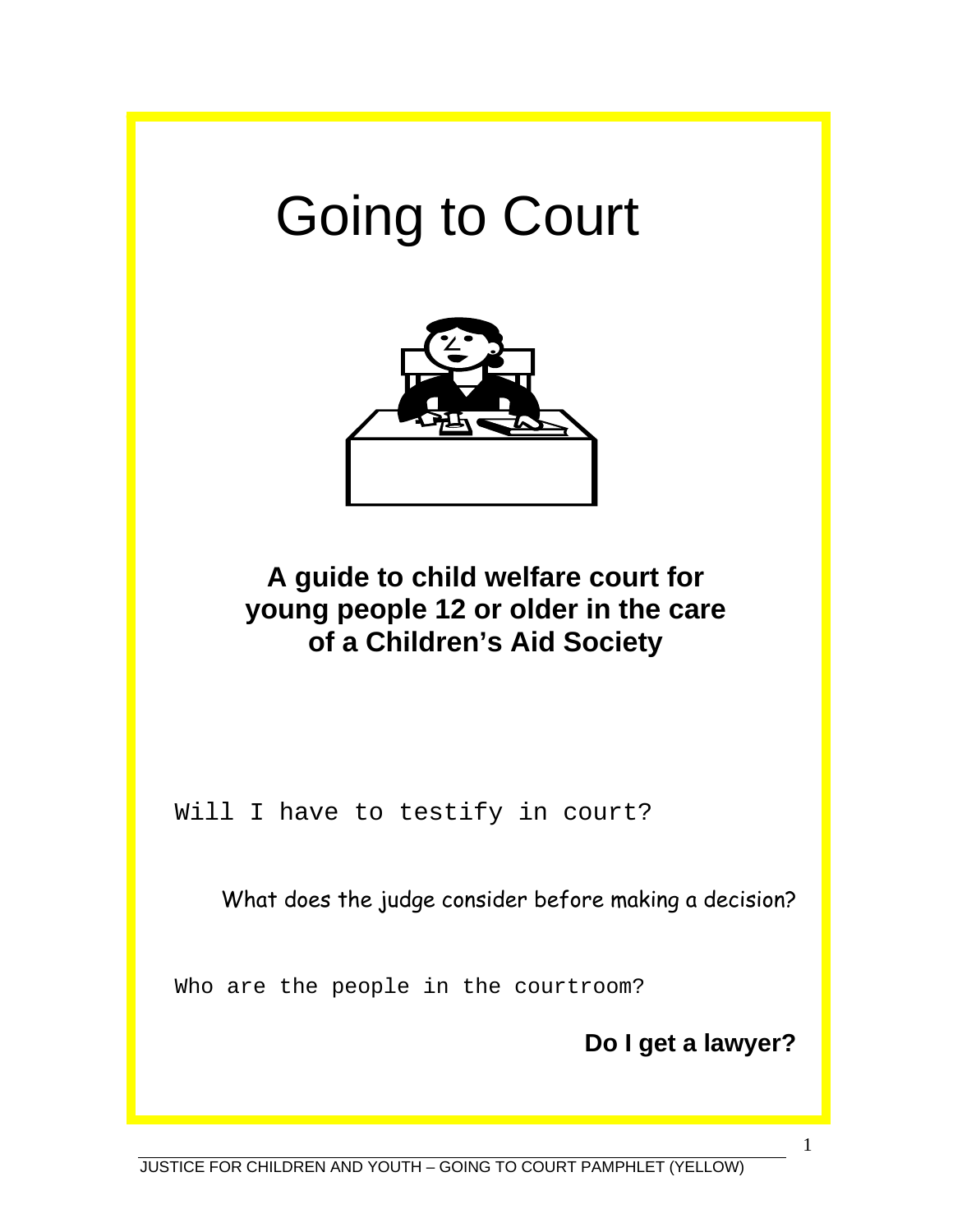**If you have been taken into the care of a children's aid society (CAS), this booklet can help you understand what happens in court and what your** 

**rights are. You might find the court process confusing and upsetting. This information will help you make good decisions, understand the process and** 

**feel like you can get involved in your case.** 

## **Contents:**

- **e** Coming into care
- $\bullet$  What happens at court?
- **9** What does my lawyer do?
- $\bullet$  Is it different if I am Aboriginal?
- $\odot$  What happens when we agree or want to agree instead of going to court?
- $\bullet$  Will I have to testify in court?
- $\bullet$  What is an assessment?
- **00** What can the judge do?
- 00 What if I don't want to be in care anymore?
- **OE** Definitions: Some words you need to know in order to understand this pamphlet. (The words with this mark \* are explained in this section.)

## Why am I in care?

The children's aid society (CAS) looks into any reports that you are being physically, sexually, or emotionally abused or that you are not being properly cared for (neglected).

If a CAS protection worker believes that you have been harmed or are at risk of harm, he/she must consider your safety. In order to keep you safe, he/she may decide to remove you from your home.

You can be removed from your home without your or your parents' consent. Sometimes the police will help CAS. You may also be placed in care when you cannot live at home or your parents refuse or are unable to have you live with them.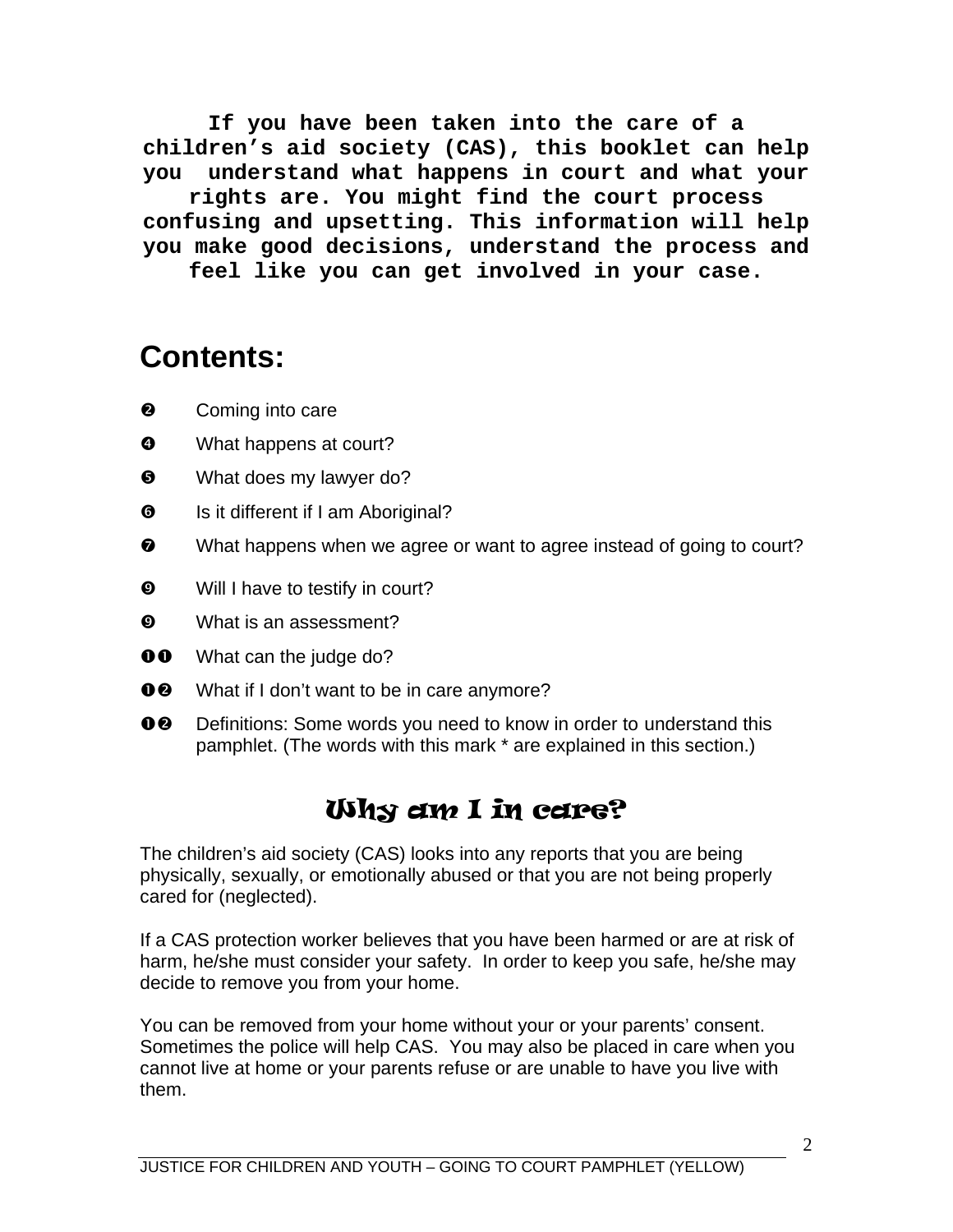If you are confused or uncertain about why you are in care, you should speak to your CAS worker. You should also speak to your lawyer if one has been appointed for you**.** It is important that you understand why you are in care.

## What will happen next?

You will be taken to a place of safety, which can be a foster home or group home.

If you come into care without the consent of your parents, the CAS must start a court application to have a judge make a decision for your care.

If everyone signed an agreement that you can be in care temporarily, then your case might not go to court at all.

## What does the CAS protection worker do?

The role of a CAS protection or social worker is to carry out the following duties:

- **★** To investigate reports that a child may be in need of protection
- **\*** To start the court process if the worker believes that a court order is necessary to protect a child from being harmed
- **\*** To find a suitable home for a child who has been taken into care
- **\*** To provide guidance, counseling and other services to children and families
- **★** To work with families for the safe return of their children, if possible

## What if I think I need to be in care, but the CAS does not?

If you are under 16, you or another person can bring a court application to ask a judge to make an order that you be taken into care. This is called a third party\* application.

\*See page 12 for definition.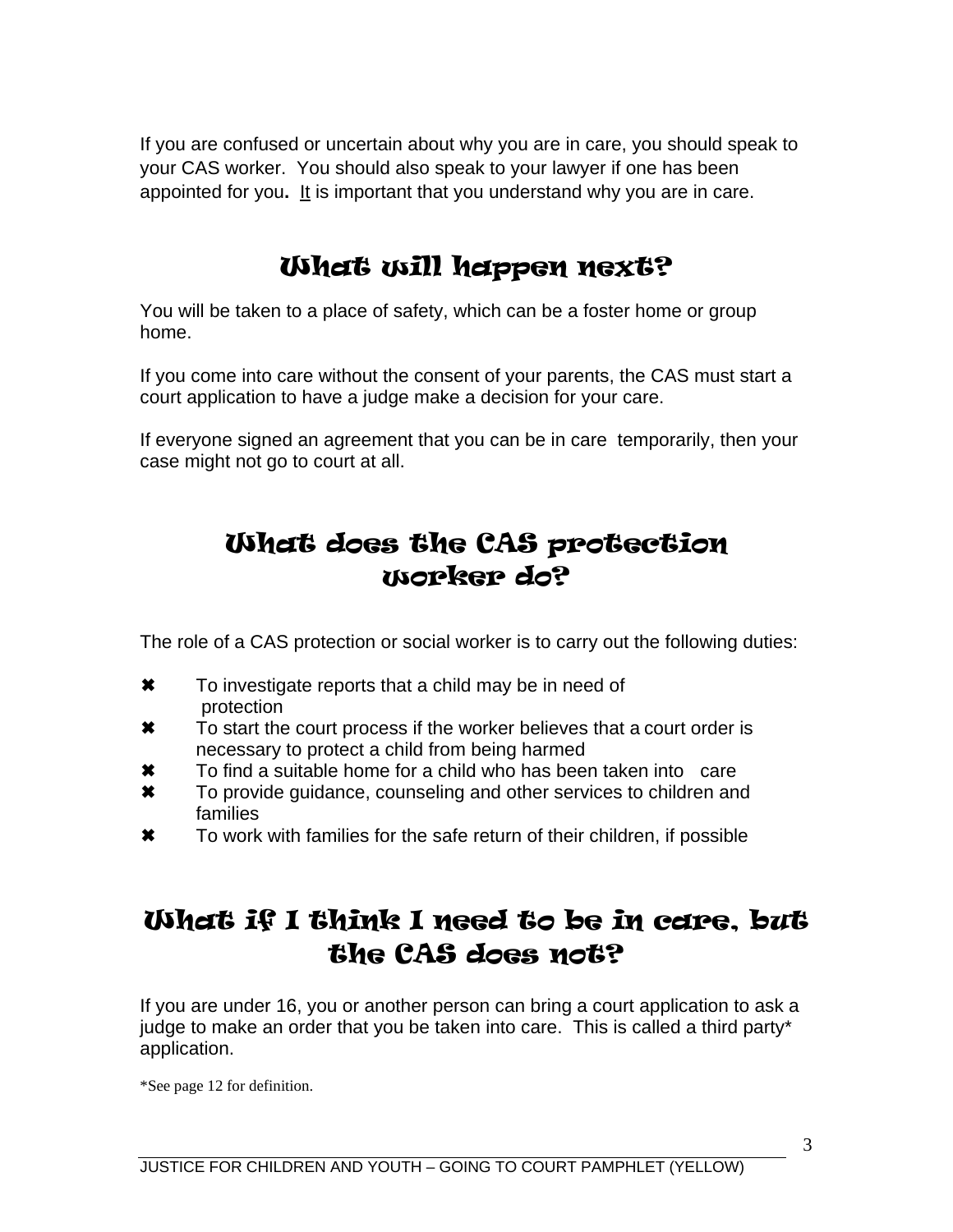## Why do we go to court?

The CAS may have removed you from the care of your parents or another person without their consent, or may have filed a court application asking to supervise your care in your current home.

If you have been removed without consent, the CAS must bring the case to court within 5 days.

It is important for the court to consider, relatively quickly, whether it was necessary for the CAS to remove you from your family, in order to ensure your safety and to address any risk that you would likely suffer harm while at home.

The judge will decide, based on how you have been looked after, whether you are in need of protection. For example, if you are under 16 and have been abandoned or abused or there is a risk that you will suffer harm, the court may find that you are in need of protection.

#### Are the court proceedings held in private?

Yes. Court proceedings are held in private in order to protect your identity, as well as the identity of your family members. This is because these are personal matters and only the people directly involved in the proceedings have the right to know what is happening in your family's life.

#### What do the judges, lawyers and court staff do?

A judge is the person appointed to make the decision about whether the CAS will have legal responsibility for your care or supervision on a temporary or permanent basis.

The lawyers are the people who provide legal representation for all the parties\* who have hired them. The judge may order that you have your own lawyer. Your lawyer will find out what your wishes are and tell them to the judge. Anything you say to your lawyer is confidential and you should tell your lawyer what you do not want anyone else to know. (\*See page 12 for definition.)

Court clerks and court reporters are also important people. The court clerks organize the scheduling of cases and the court reporters record everything that takes place inside the courtroom.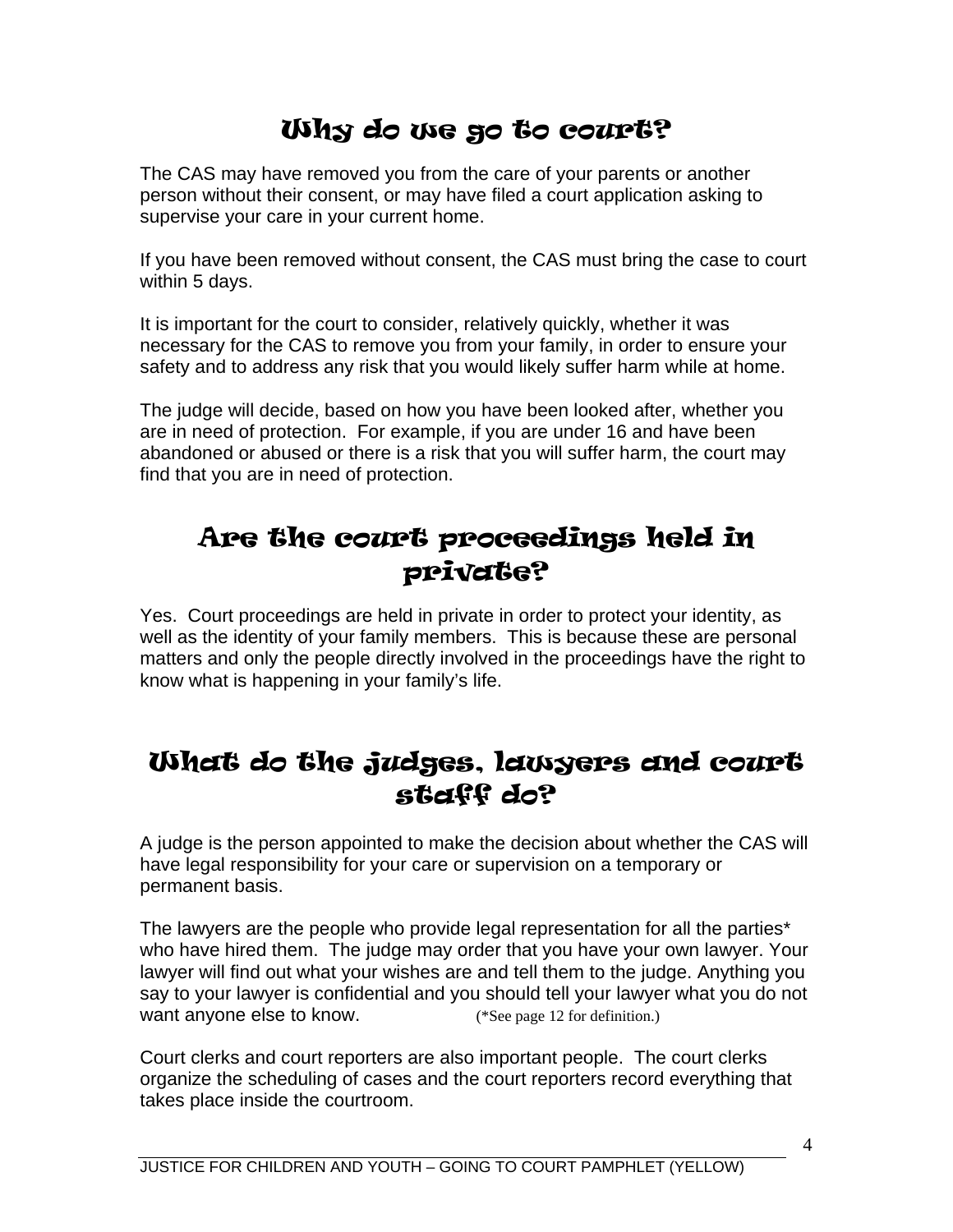## Who are the people that can be present in the courtroom?

- **\*** The CAS worker
- **★** The person who brings the application, if different from the CAS
- µ Your parents
- \* The representative from your band or community, if you are Aboriginal
- **★** A foster parent or other person who has been providing care for you for at least 6 months
- **<sup>★</sup>** If you are 12 or over, you are generally able to participate fully in the same manner as a party\*

Each of these people might have a lawyer to represent them. The judge, court clerk and court reporter will also be in the court room.

(\*See page 12 for defintion)

## Do I get a lawyer?

The judge may decide at the first court appearance, or at a later time, to order that you have a lawyer if he or she feels it would be helpful to protect your interests. Once the order is made, you will be assigned a lawyer at no charge through the Office of the Children's Lawyer, which is part of the Ministry of the Attorney General. That lawyer will usually act for you until the court case is finished.

#### If no lawyer has been appointed for you, but you feel you need one, talk to your CAS worker.

#### What questions should I ask my lawyer?

You should talk to your lawyer about questions that are important to you regarding your court case and things that you are unclear about.

Some things you may want to ask them about are: When is the court date? What will happen then? Should I go to court on that date? What do the court papers mean? When can I call you?

You have the right to talk to your lawyer in private. Anything you say to your lawyer is confidential and cannot be disclosed to anyone else unless you agree.

If you are in care you have the right to call your lawyer.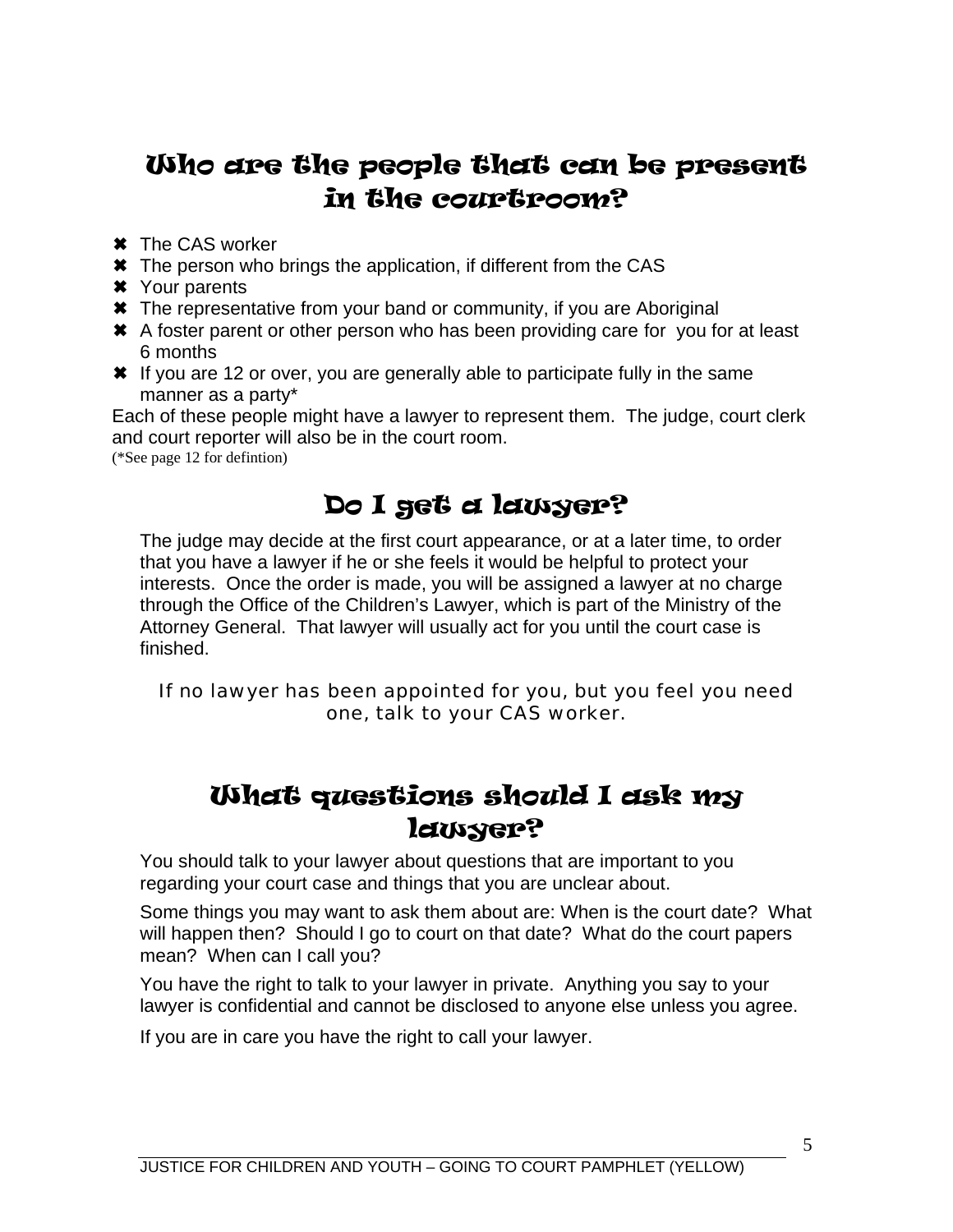## What should my lawyer be doing?

Your lawyer will meet with you to get to know you, find out about your situation, explain the court papers to you, and ask what your views are with respect to the court case. He or she will contact other people involved with your case to get more background information.

Your lawyer will let the other parties\* know what your views are, and try to work out a solution in accordance with your wishes.

Your lawyer will represent you at each court appearance, including a trial.

Your lawyer will also explain the court process to you so that you understand what is happening in court.

(\*See page 12 for definition.)

# What if I am Aboriginal?

The law says that if you are an Aboriginal child, your band or native community must be notified about the child protection proceeding. This is the case even if you do not currently live in your native community or have not lived in your native community for some time.

The CAS must also consult with your band or native community to decide whether there is an other way that they use to resolve things without going to court.

If you are Aboriginal and the court is asked to make an order in your best interests, it must also consider the importance of preserving your Aboriginal identity.

If you are made a Crown Ward\* the CAS must assist you to develop a positive, secure and enduring relationship within a family through a plan for customary care\*.

(\*See page 12 for definition.)

## What happens in court on the first day?

The first appearance in court is within 5 days of your being removed from your home. Usually, the CAS will have filed papers outlining why they believe you should be in care. Your parents will probably need more time to get a lawyer and file their papers. The judge might also make an order for a lawyer for you at this time.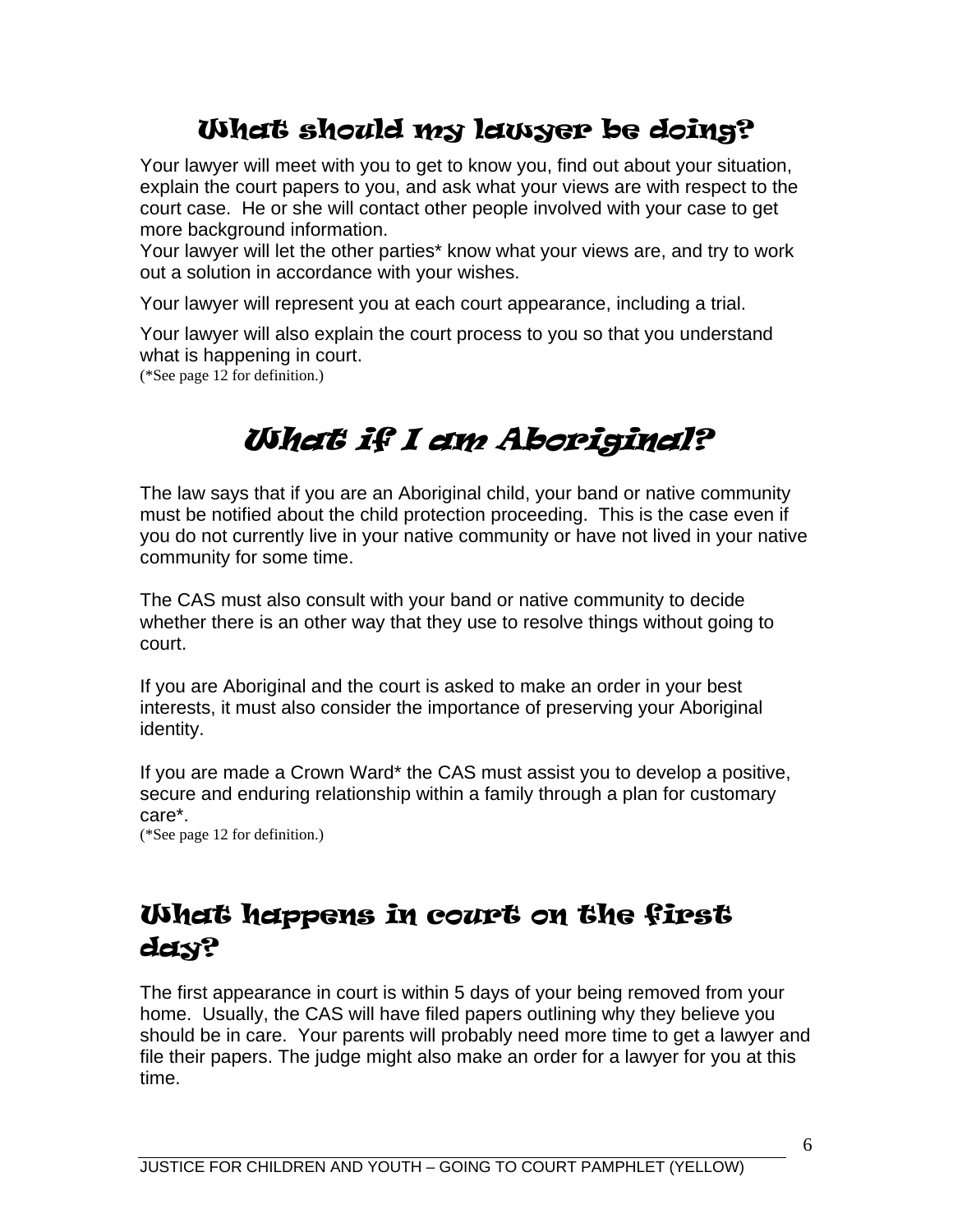If your case has to wait until another day, the judge will make an order about your placement until the next court date.

If there is a risk that you may be harmed if you are returned home, you may be placed either with someone other than your parents or you may be ordered to remain in the care of the CAS.

## What happens before a trial takes place?

There are 3 types of meetings with a judge that can take place before a trial:

**\*** Case Conference – is an informal meeting of all parties<sup>\*</sup> with the judge early on in the case to decide if there are ways in which the parties can reach an agreement and for the judge to make sure that all important information has been fully shared among the parties.\*

**\*** Settlement Conference – is an informal meeting of all the parties<sup>\*</sup> with the judge, where the focus is on coming to an agreement, or if this is not possible, on narrowing the areas of disagreement. The judge who is at the Settlement Conference is not allowed to be the trial judge. This conference must take place no later than 80 days after the start of a child protection court case.

**\*** Trial Management Conference – is a final informal meeting with the judge to decide on how each party\* will go about introducing evidence at trial, including the witnesses to be called and the form of the evidence. The parties\* will also provide a final estimate of the time needed for the trial.

Some of the conferences or steps in the process may be skipped or combined with the judge's permission. Before the trial takes place, the parties should continue to try to come to an agreement and settle the case.

(\*See page 12 for definition.)

## Does my case have to go to trial?

Not every family involved with CAS has to have a trial about what should happen. The CAS must consider other ways to resolve things.

Some families and their workers sit down together with the help of a person called a **mediator** to try to come to an agreement about what will happen. This process is called **mediation**.

In a mediation, a mediator speaks with family members, foster parents, the CAS worker, and others who may be important people to hear from, to better understand the best way to care for you, and to try to understand what is important to each of these people.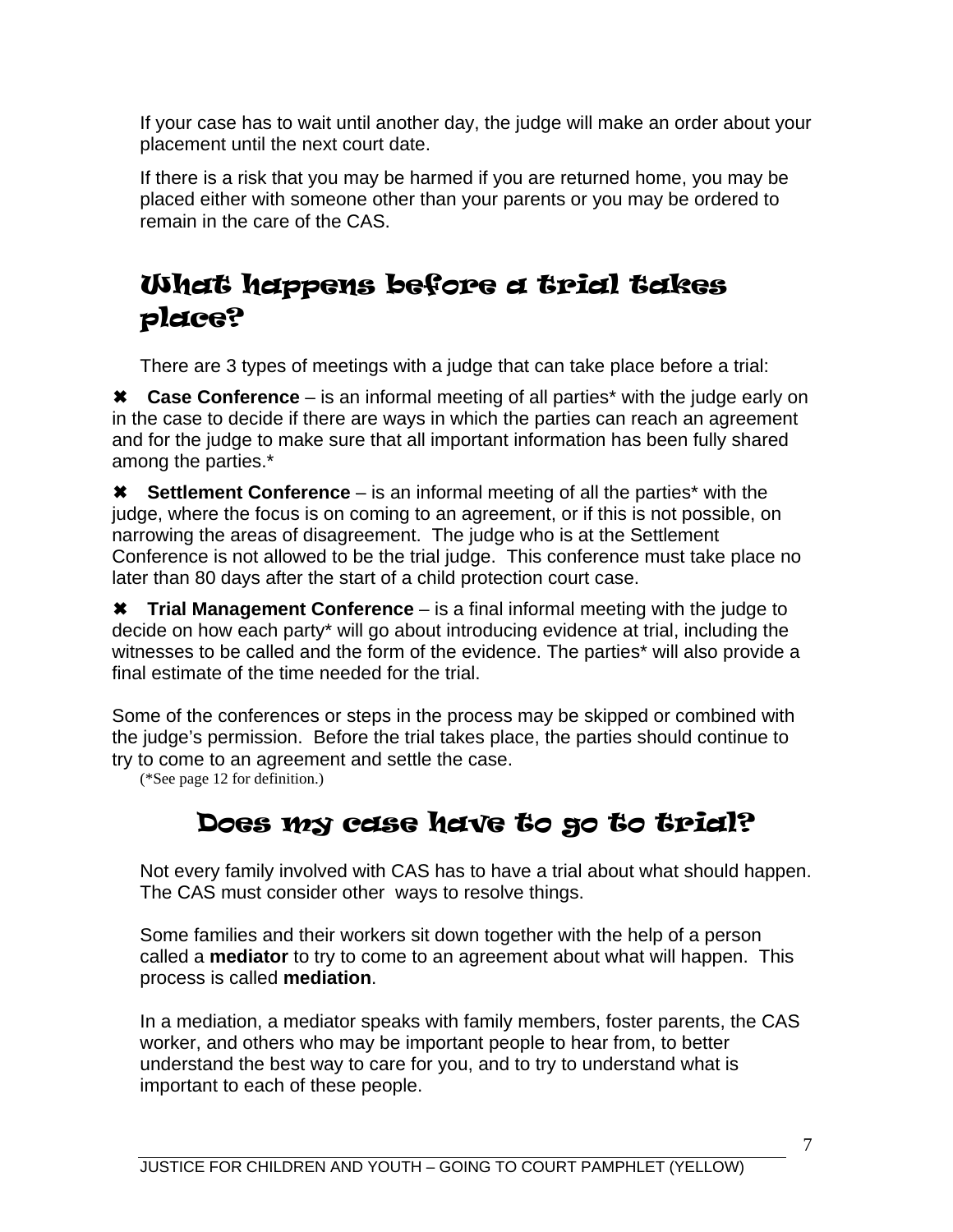The mediator then calls everyone to a meeting together to talk about a plan for how you will best be cared for, and how you will keep your relationship with those you don't live with.

## Do I have to go to the mediation meeting?

If you are represented by your own lawyer, the mediator will speak to your lawyer to make sure your views are understood by everyone.

Sometimes, if you are older, you can participate in the mediation meetings if you want to do so. But usually someone else, either your lawyer or your CAS worker, will bring your concerns and wishes to the mediation meeting.

It is important that you feel that your concerns have been heard and understood by your lawyer and by your CAS worker. You can call your lawyer or CAS worker or both about your concerns.

## What happens if everyone agrees to a plan for me?

If everyone agrees to a particular plan in the mediation, that plan is put before a judge, who will usually approve it. If there is no agreement, then the judge will hear everyone's views in the usual way, often through a trial, and will make a decision about a plan to care for you.

## What if everyone agrees and I don't?

You are entitled to put your views forward, and do not have to agree to a certain result, just because everyone else does.

If you have a lawyer, he or she will let you know whether your plan is reasonable and probably won't take your case to a trial if your plan does not have a reasonable chance of success.

For example, if you want to live with someone who does not have room for you, or has abused you in the past, your lawyer will let you know that you will not likely be successful at a trial, and will try to work out another solution for you.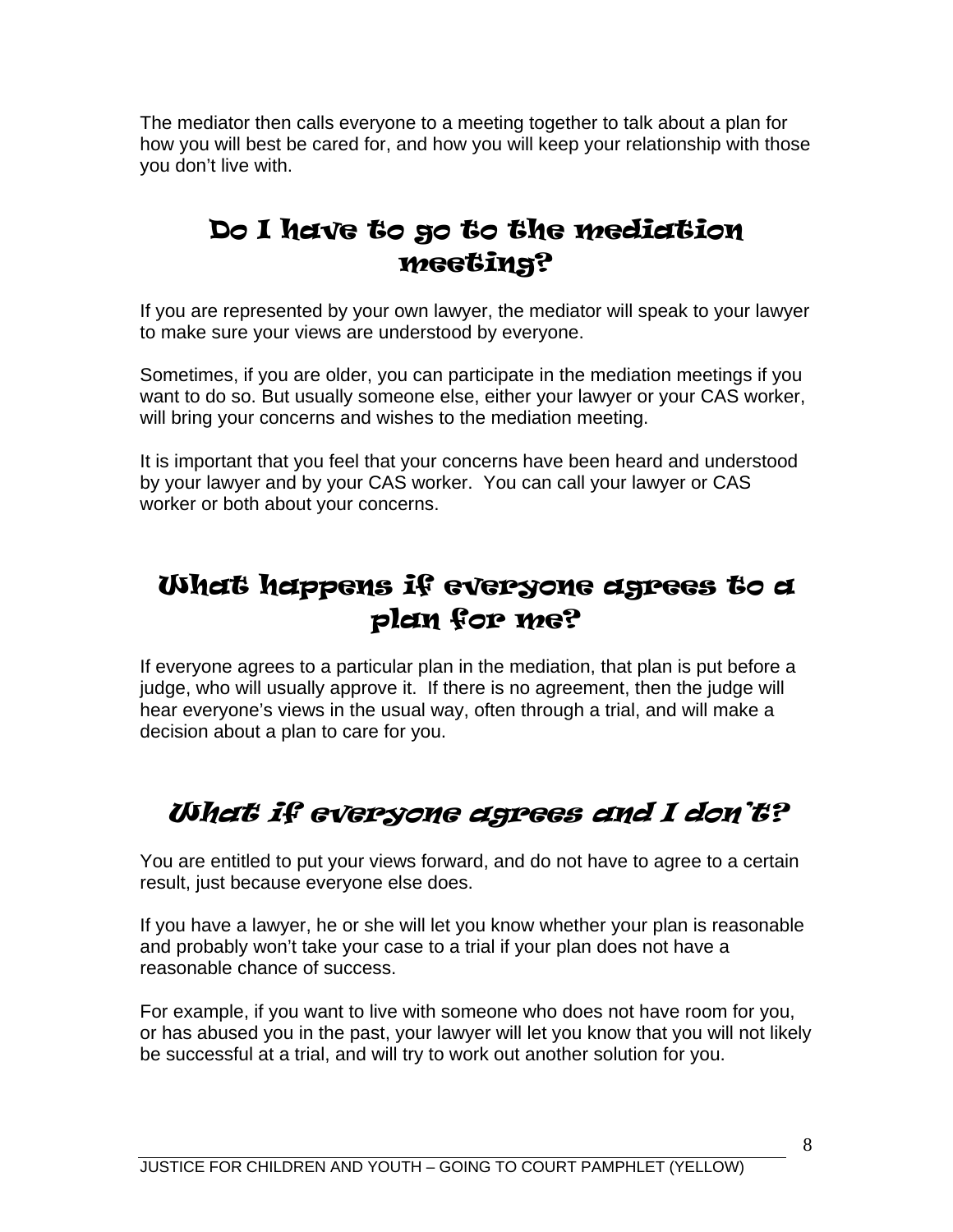## What does the judge consider before making his or her decision?

The judge will consider the information presented by the parties\* including the testimony of witnesses, any assessments and the plan of care\* presented by the CAS.

## Will I have to testify?

You will probably not have to testify. People who give evidence are questioned or cross-examined by all the parties\*; so judges usually prefer that children not be witnesses in court.

(\*See page 12 for definition.)

## What is a plan of care\*?

The CAS must file with the court a plan for your care, which describes the services that they will provide to you and your family and the arrangements that are being made for your long-term placement. The judge must consider this before making an order for your care and custody.

#### What is an assessment?

An assessment is a report that is made by a person or team of people, called an assessor(s), with special skills that allow them to give an opinion about a specific question. For example, assessments can be done by social workers, psychologists, psychiatrists and other professionals.

An assessment question might be "Can this child's parents learn how to parent her better?" or "How is this child feeling emotionally?" or "What does this child need in order to do well in school?"

A judge can order that an assessment be done to help the court make a decision about you and your family.

## What happens in an assessment?

An assessor meets or speaks with all of the people that he or she thinks will have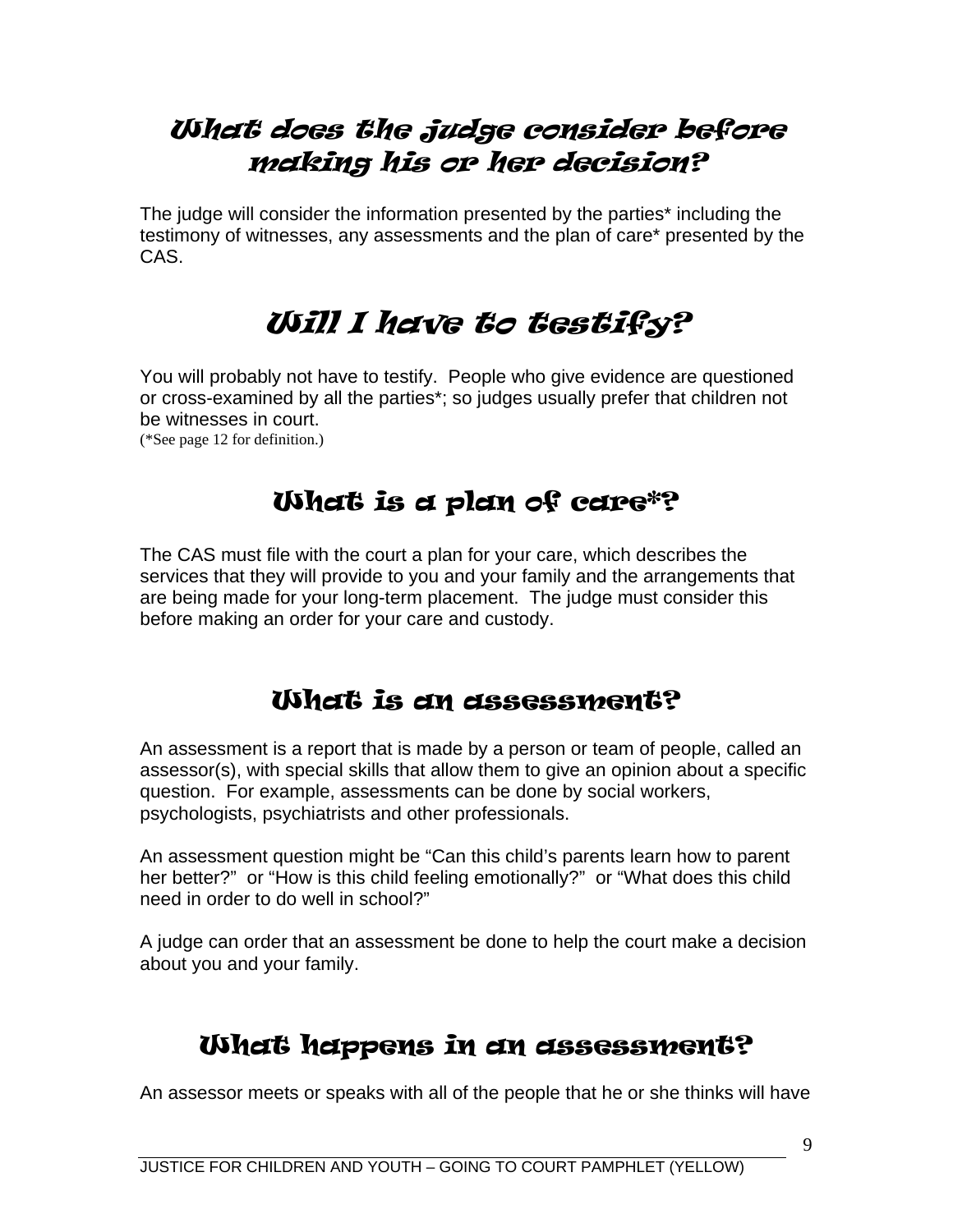something important to say about the question that the assessor is trying to answer.

Sometimes these meetings are by telephone, and sometimes they are face to face meetings. They can take place with one person at a time - like a parent - or they can be with several people together - like parents and children on a visit.

Sometimes assessors ask questions or give people small tests to do in order to figure out the best answer to the question they have been asked. There are no good or bad answers to these questions - the answers simply give the assessor the information he or she needs to best do the report.

## Do I have to go to an assessment?

If an assessor has been asked to give his or her opinion about you in some way like how to help you in school, or how you are feeling, or where you should live he or she will probably want to talk to you.

If the assessor is asked to make suggestions about someone else, you may not be involved in the assessment at all.

#### What happens after the assessment is done?

Once the assessor has talked to everyone he or she writes a report that talks about what the assessor thinks is the best way to answer the question.

If the assessor asks you questions, the answers to those questions will probably be included in the report.

The assessor should speak to you about who the report might go to or how confidential it is.

The report might make suggestions about how the parents or foster parents could help a child do better in school, or how a parent might learn to become a better parent.

These reports are given to everyone to read, including the judge that hears a case in court.

The assessor can be questioned about the report, so that everyone is satisfied that the suggestions are good ones.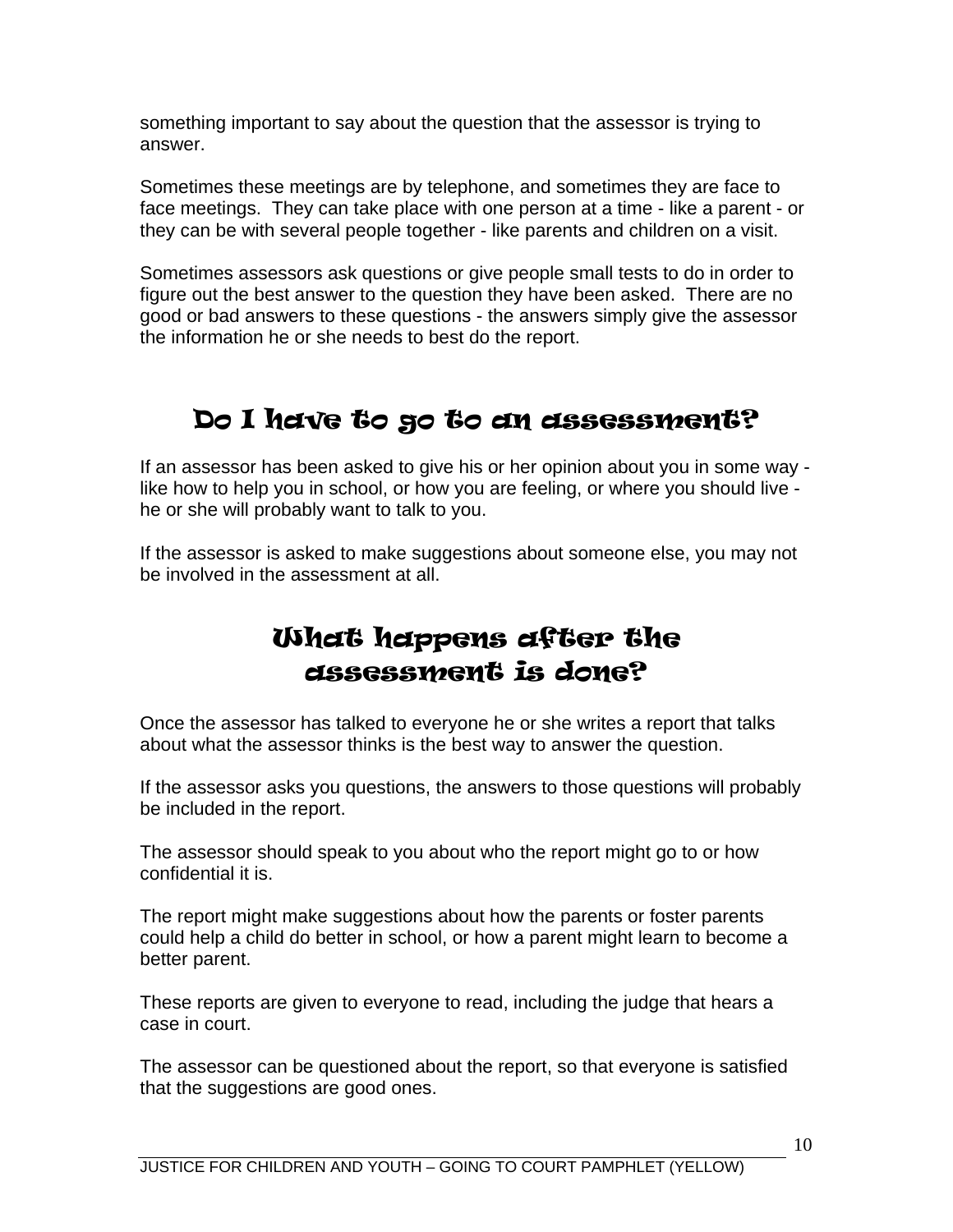## What kind of orders can a judge make if I am in need of protection?

If the judge finds that you are in need of protection, he or she must make one of the following orders for your care that is in your best interests:

**Supervision**: The court orders that the children's aid society supervises your family or another person who is caring for you, usually by regular visits, to make sure that you are being properly cared for.

**Society Ward**: You are placed temporarily (up to 12 months maximum if you are under 6 years old, or up to 24 months if you are older) in the care of a CAS. During this time the CAS is your legal parent and is responsible for your care.

**Crown Ward**: You are placed permanently in the care of a CAS. The state or "crown" becomes your legal parent but the CAS has the responsibility to care for you. If you are a Crown ward you can be adopted by another family if this is in your best interests and there is a family who is willing to adopt you.

**Society wardship and supervision:** You can be made a society ward\* for a period of time and then returned to your parents under supervision for no longer than 12 months total.

**Custody**: You can be ordered to be in the legal custody of a person rather than in the care of a children's aid society.

**Access**: The court can order that you have access to a person or that a person has access to you. The court, for example, can order that you have regular visits with your parents or your brothers and sisters. If you are over 16 this order will be made only if you consent.

(\*See page 12 for definition.)

#### Will the judge review my case?

If you are the subject of either a supervision order\* or a Society wardship\* order, the judge will review your case before the end of the order. At that time, the Society will prepare new court papers, and the judge will determine what further order is in your best interests.

(\*See page 12 for definition.)

## What if I don't like what the judge ordered?

Parties\* to the proceedings can appeal decisions made by the judge. There are complicated rules about when you can appeal or what you can appeal. You will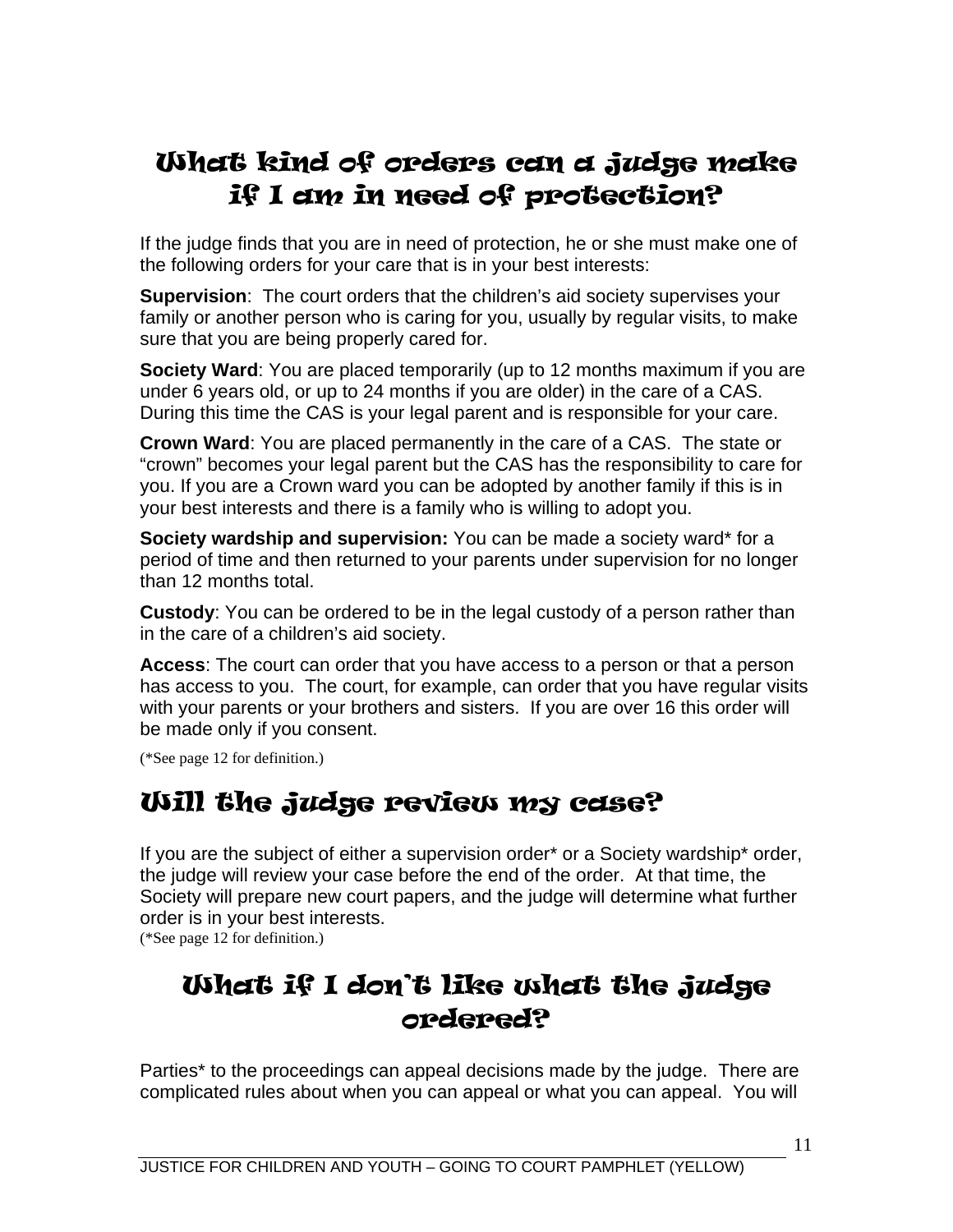need to talk to your lawyer about whether this is possible. in your case.

## What if I don't want to be in care anymore?

If you are a Crown ward\* or a Society ward\*, your wardship must be terminated by a court order. You, your parents, the person who has custody of you or the CAS can bring the matter to court to consider a change (called a status review) to have the original order terminated. The judge will decide if this is in your best interests. If so, you might be able to return home or live on your own. (\*See below for definition.)

## What if I want to live on my own?

There are two ways in which you can live on your own if you have been a Crown ward.\* One way is to have the order terminated. You will need to find a way to support yourself. You should be 16 years old before you consider doing this. The other way is to live independently with the help of CAS, with an independent living allowance. The CAS worker will let you know if she/he thinks this is in your best interests.

(\*See below for definition.)

#### **You should speak to a lawyer about your options.**

## Definitions

Access: Your contact with your parents or other relatives when you are in care. Sometimes the court will make orders that this can only be done if supervised by another person. If there is no access order, then your parent is not permitted to visit you.

Apprehension: When you are taken from your home by a children's aid society without the consent of your parents or the person taking care of you.

Child in Need of Protection: The court will decide, based on how you have been looked after, whether you are in need of protection. If you are under 16 and have been abandoned or abused or there is a risk that you will suffer harm, for example, the court will find that you are in need of protection.

Crown Ward: You are placed permanently in the care of a children's aid society. The state or "Crown" becomes your legal parent but the children's aid society has the responsibility to care for you. If you are a Crown ward you can be adopted by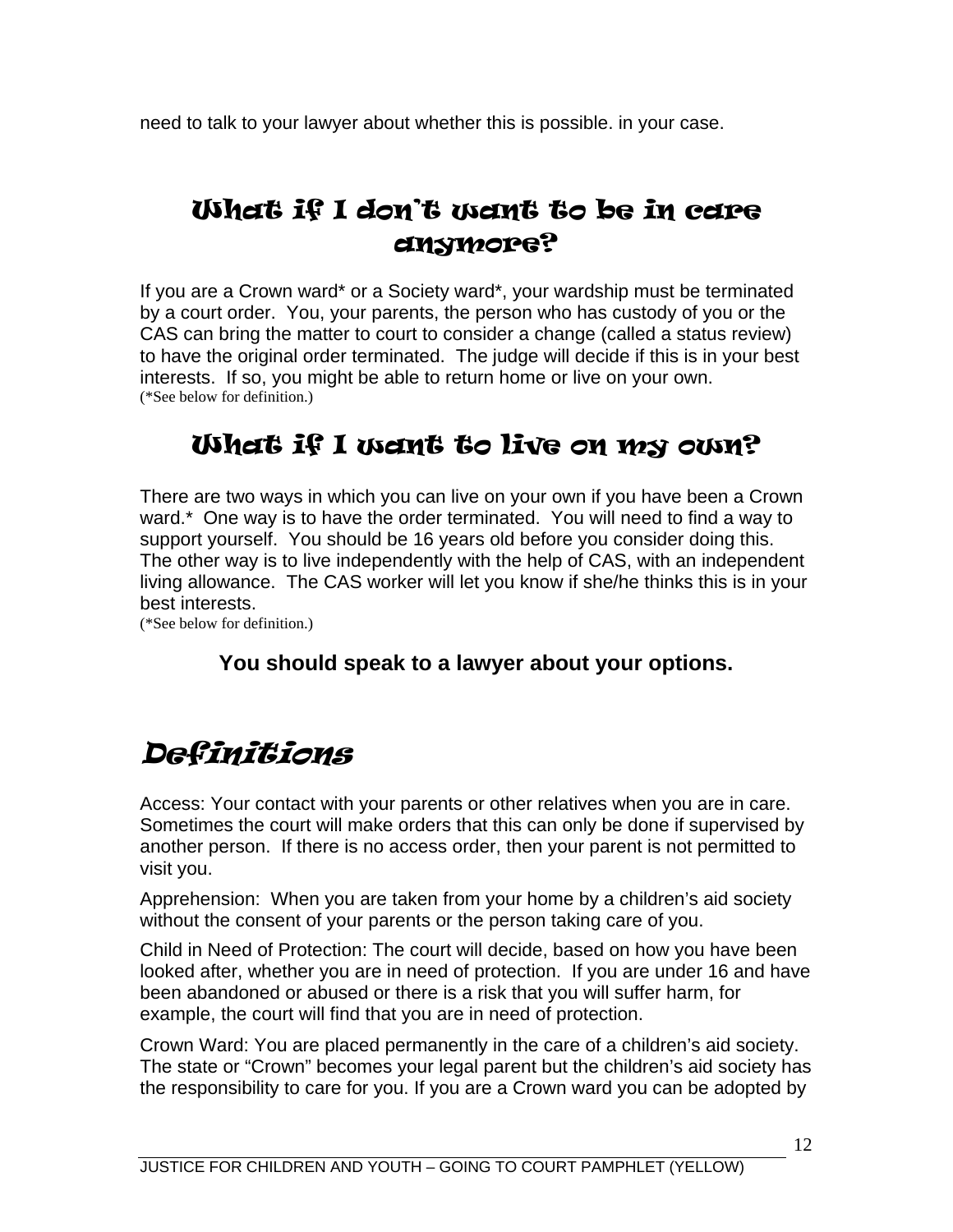another family if this is in your best interests and there is a family who is willing to adopt you.

Customary Care: You are placed in the care and supervision of your native band or community according to their custom.

Findings: Findings are decisions made by the judge after hearing the evidence. The judge might make a finding that you are in need of protection. Once this finding is made, the judge can make an order as to who will take care of you.

Party(ies): Person(s) in the court proceeding with the right to be notified of the proceeding, to be represented by a lawyer, to be heard by the judge and to appeal decisions made by the judge that he or she doesn't agree with.

Plan of Care: If you are to be in the care of a children's aid society, they must develop a plan for how you will be looked after in the long-term. After you have been placed in care, the CAS worker will organize plan of care meetings on a regular basis to find out how you are doing and to make decisions about your care that are in your best interests.

Society ward: You are placed temporarily (up to 24 months maximum if you are 6 or older; up to 12 months if you are under 6) in the care of a children's aid society. During this time the children's aid society is your legal parent.

Supervision order: The court orders that the children's aid society supervises your family, usually by regular visits, to ensure that you are being properly cared for.

## Useful Contacts

- **\*** Office of the Children's Lawyer lawyers appointed by the court to represent children - you can find out how to contact the lawyer appointed for you by calling this number **416- 314-8000**
- **\*** Justice for Children and Youth **416-920-1633 or 1-866-999-5329 (outside of GTA) www.jfcy,org**
- \* Ontario Association of Children's Aid Societies find out how to contact your local children's aid society **416-987-7725 www.oacas.org**